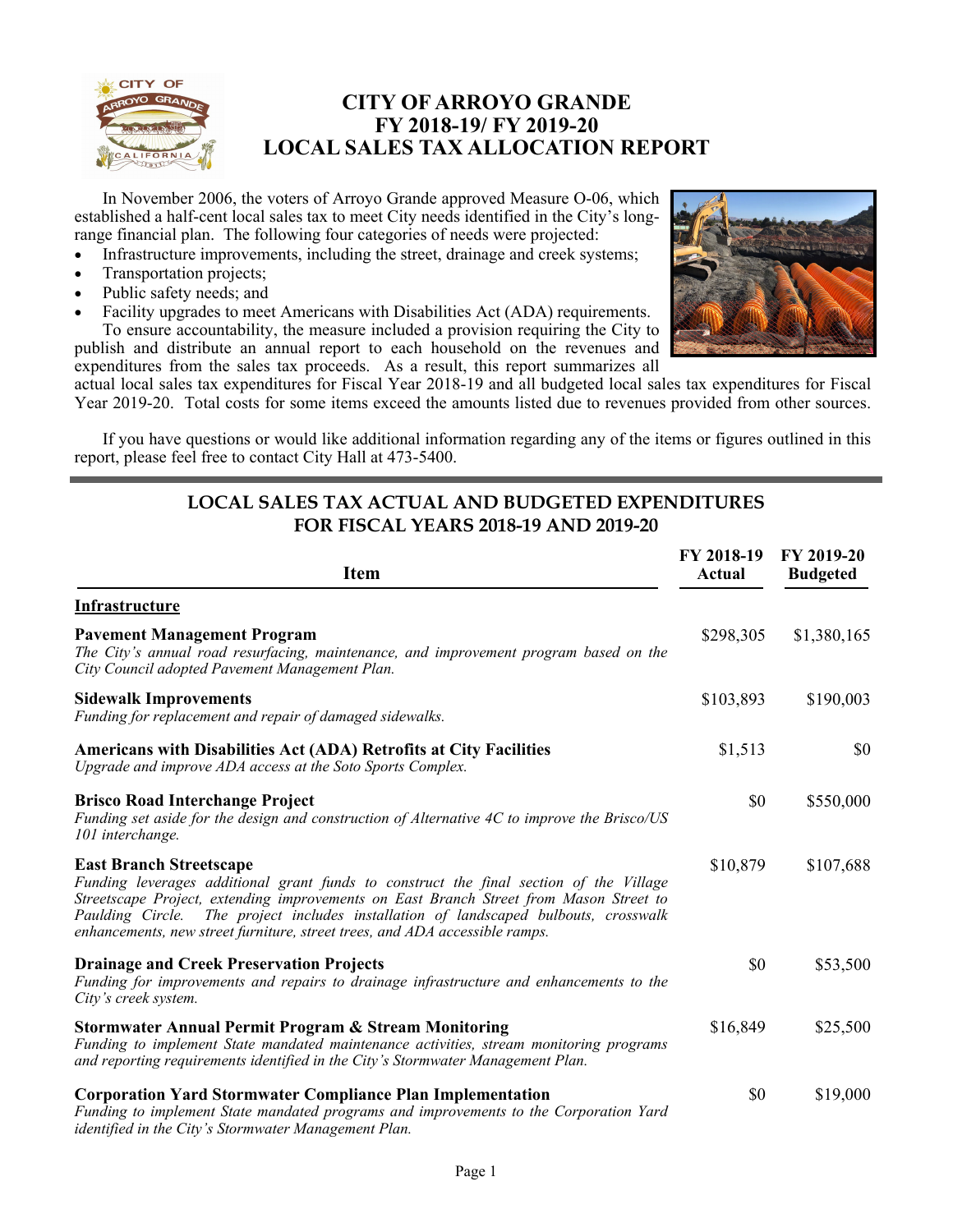### **LOCAL SALES TAX ACTUAL AND BUDGETED EXPENDITURES FOR FISCAL YEARS 2018-19 AND 2019-20 (CONTINUED)**

| <b>Item</b>                                                                                                                                                                                                                       | FY 2018-19<br><b>Actual</b> | FY 2019-20<br><b>Budgeted</b> |
|-----------------------------------------------------------------------------------------------------------------------------------------------------------------------------------------------------------------------------------|-----------------------------|-------------------------------|
| <b>Infrastructure (continued)</b>                                                                                                                                                                                                 |                             |                               |
| <b>Vard Loomis Drainage Improvements</b><br>Creek bank stabilization adjacent to Arroyo Grande Creek behind Vard Loomis Lane.                                                                                                     | \$0                         | \$50,000                      |
| <b>Sierra/Hillcrest Drainage Improvements</b><br>Design and construction for project in the Sierra/Hillcrest neighborhood to address drainage<br>deficiencies.                                                                    | \$108,409                   | \$94,176                      |
| <b>Corrugated Metal Pipe Lining Huasna Road and Oro Drive</b><br>Design and construction for a project on Huasna Rd and Oro Drive to address deteriorating<br>drainage pipes.                                                     | \$16,486                    | \$291,589                     |
| <b>Swinging Bridge Reinforcement</b><br>Repair, maintenance and reinforcement in order to extend the life and capacity of the bridge.                                                                                             | \$2,791                     | \$497,834                     |
| <b>Traffic Way Bridge Improvements</b><br>Evaluation, design and construction to replace the Traffic Way Bridge over Arroyo Grande<br>Creek. The project is funded 88% by grants.                                                 | \$14,841                    | \$74,959                      |
| <b>Bridge Preventative Maintenance Plan</b><br>Funding for the creation of a preventative maintenance plan for all City owned bridges.                                                                                            | \$0                         | \$15,400                      |
| <b>Castillo Del Mar Extension</b><br>Construction, widening and drainage improvements to extend Castillo Del Mar Road from<br>Orchard Street to Valley Road.                                                                      | \$8,240                     | \$184,835                     |
| <b>Fair Oaks/Orchard Rd Intersection Improvements</b><br>The project will address congestion and increase the level of service for vehicles, pedestrians<br>and bicycles at US 101/Fair Oaks/Orchard adjacent to the high school. | \$0                         | \$50,000                      |
| <b>Public Safety</b>                                                                                                                                                                                                              |                             |                               |
| <b>Five Cities Fire JPA</b><br>Costs associated with the City's participation in the Five Cities Fire Authority.                                                                                                                  | \$0                         | \$528,900                     |
| <b>Narcotics Task Force</b><br>City's costs for participation in a countywide narcotics enforcement unit.                                                                                                                         | \$24,600                    | \$24,600                      |
| <b>Senior Police Officer Position</b><br>Replacement of funding for detective position in order to address current workload.                                                                                                      | \$192,204                   | \$198,000                     |
| <b>City Facilities</b>                                                                                                                                                                                                            |                             |                               |
| <b>City Hall Financing</b><br>Annual financing costs for repayment of debt to purchase the City Hall property.                                                                                                                    | \$20,000                    | \$20,000                      |
| Elm Street Park/Soto Sports Complex Master Plan<br>Funding for public outreach and to develop conceptual design plans for the Elm Street Park/<br>Soto Sports Complex including the Mark M. Millis Community Center.              | \$13,121                    | \$46,195                      |
| <b>Conceptual Design for new Recreation Services Building</b><br>Preparation of a conceptual design for a new Recreation Services building and planning level<br>cost estimate.                                                   | \$3,805                     | \$0                           |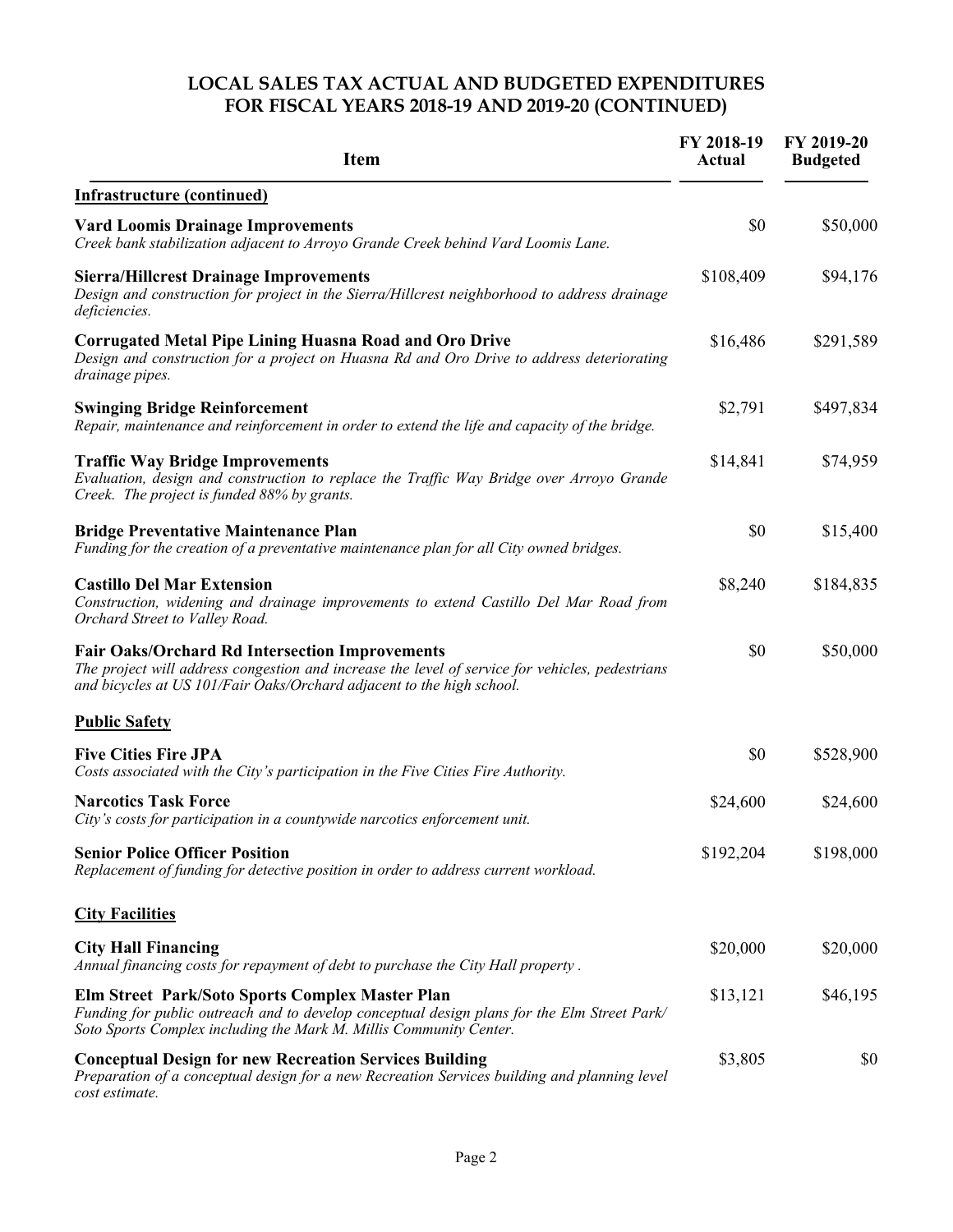### **LOCAL SALES TAX ACTUAL AND BUDGETED EXPENDITURES FOR FISCAL YEARS 2018-19 AND 2019-20 (CONTINUED)**

| <b>Item</b>                                                                                                                                                                                                                                                              | FY 2018-19<br>Actual | FY 2019-20<br><b>Budgeted</b> |
|--------------------------------------------------------------------------------------------------------------------------------------------------------------------------------------------------------------------------------------------------------------------------|----------------------|-------------------------------|
| <b>City Facilities (Cont.)</b>                                                                                                                                                                                                                                           |                      |                               |
| <b>Women's Club Community Center Barrier Removal Project</b><br>Construction of a new ADA accessible ramp and landing leading to the exterior patio, and a<br>new ADA accessible path of travel from the rear of the building to the lower parking lot.                  | \$11,939             | \$0                           |
| <b>Miscellaneous</b>                                                                                                                                                                                                                                                     |                      |                               |
| <b>Sales Tax Administration and Mailing of Annual Report</b><br>Costs for sales tax consultant services, auditing services, preparation and mailing of this<br>report.                                                                                                   | \$3,872              | \$7,500                       |
| <b>Financial Management System</b><br>Funding to upgrade the financial management system which includes modules such as the<br>general ledger, accounts receivable, accounts payable, payroll, human resource management,<br>utility billing, purchasing and cashiering. | \$0                  | \$200,000                     |
| <b>Police Firing Range Lead Abatement</b><br>Upon the expiration of the lease, the City will be responsible for abatement of the lead<br>ammunition at the firing range.                                                                                                 | \$0                  | \$120,000                     |
| Contingency for unanticipated cost increases<br>Budgeted reserve for unanticipated increases in project costs.                                                                                                                                                           | \$0                  | \$25,000                      |
| <b>New Animal Shelter Debt Service</b><br>City's annual share of the debt service cost to build a new county Animal Shelter.                                                                                                                                             | \$0                  | \$50,000                      |
| <b>Corporation Yard Renovations</b><br>Renovation of the Corporation Yard buildings and facilities.                                                                                                                                                                      | \$0                  | \$52,118                      |

| <b>Summary Totals</b>                                                                              | <b>FY 2018-19</b><br>Actual               | FY 2019-20<br><b>Budgeted</b>           |
|----------------------------------------------------------------------------------------------------|-------------------------------------------|-----------------------------------------|
| <b>Total Expenditures</b>                                                                          | \$851,747                                 | \$4,856,962                             |
| <b>Beginning Fund Balance</b><br><b>Projected Revenues</b><br><b>Projected Ending Fund Balance</b> | \$2,004,236<br>\$2,339,670<br>\$3,492,159 | \$3,492,159<br>\$2,271,500<br>\$906,697 |